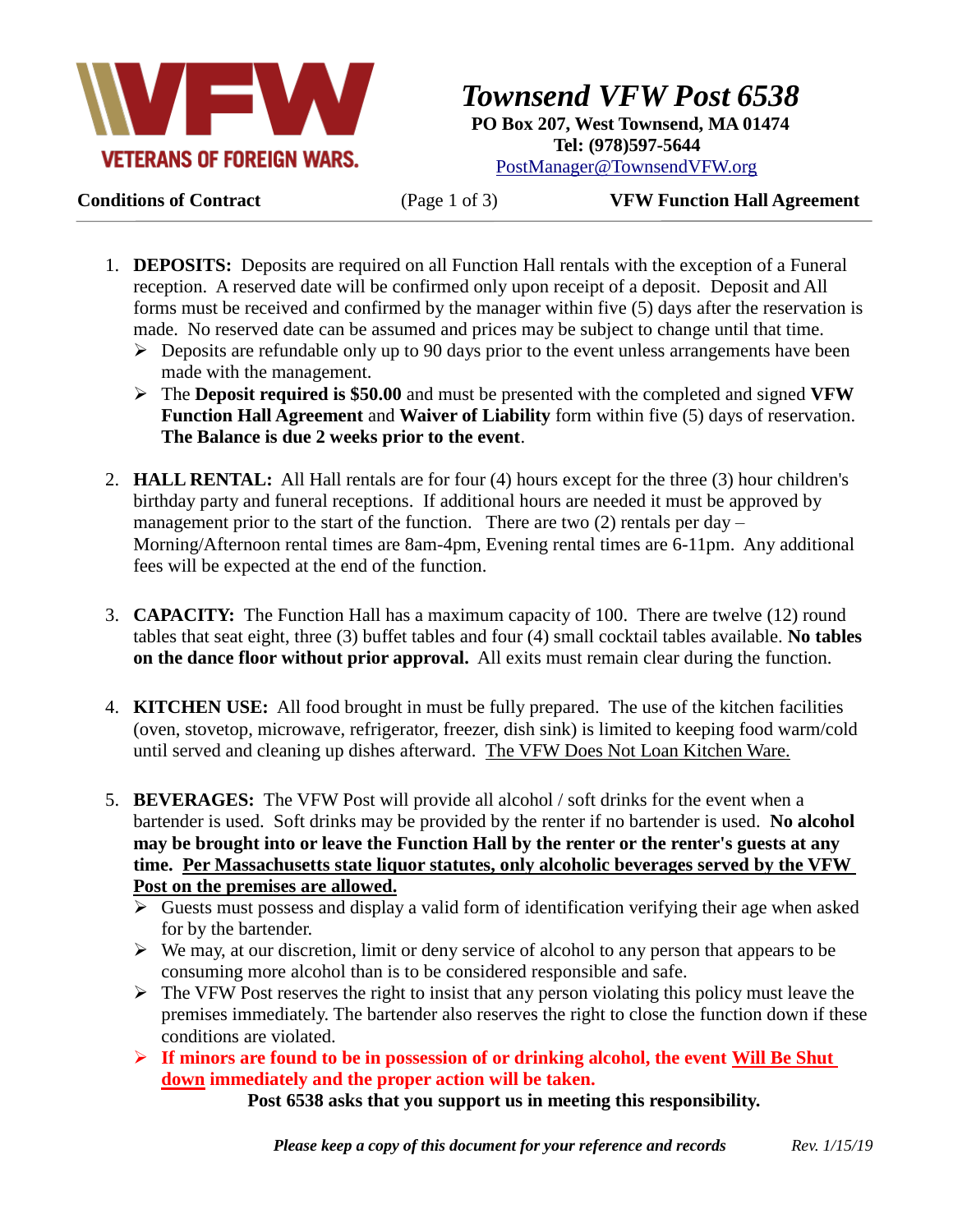L

6. **LIQUOR LICENSE:** A one day Liquor license is required if any alcohol is to be served during a function.

**NOTICE – Town of Townsend Requires a 30 Day Notice for All one (1) day Liquor License.**

- 7. **MINIMUM BEVERAGE PURCHASE:** A minimum beverage purchase of \$100.00 (for less than 40 guests) or \$150.00 (for 40 or more guests) is required if a bartender is used. Beverages purchased at the cash bar are deducted from the fee and if the minimum is not met the difference is due at the end of the function. For example, a group of 35 guests must purchase a total of \$100.00 from the bar. If the total is less than \$100.00, the difference must be paid.
- 8. **CATERERS:** All caterers are subject to the approval of the VFW Post and must supply a copy of their catering license as well as a Certificate of Insurance naming the Townsend VFW Post 6538 as the party insured for the date of the event. Any supplies/wares needed for the event must be provided by the caterer. No food preparation, cooking or baking will be allowed in the kitchen.
- 9. **DECORATING:** The Function Hall will be available for setup/decorating one (1) hour prior to the start of the event. If extra time is needed for decorating it must be approved by management.
	- $\triangleright$  Special arrangements must be made for any items that must be delivered to the VFW Post in advance.
	- $\triangleright$  All decorations and displays proposed by the renter shall be subject to the approval of the VFW Post.
	- $\triangleright$  Decorations and entertainment are the responsibility of the renter. The VFW Post will not be liable for any loss or damage to such property.

## **N o t A l l o w e d :**

- **No Confetti, Sparkles, Rice, etc.** to be thrown or sprinkled within the Function Hall, hall way or building areas.
- **No candles other than votive type** (candle 2 inches high by 1.5 inches diameter) can be used due to fire liability.
- **No decorations are to be taped, glued or nailed** (Tape, Command Strips, Nails or Thumb Tacks) to any wall, window, window frames, ceiling tile/grid, light fixture or door.
- 10. **GIFTS:** Please request one of your guests to be responsible for any money and gifts received during the event. Our employees are not authorized to hold gifts for safekeeping.
- 11. **HOURS OF OPERATION: ►Sunday-Thursday** the Function Hall will close at 10:00pm with the last call at 9:30pm. All entertainment must end no later than 9:45pm. ►**Friday & Saturday**  the Function Hall will close at 12:00am. The last call is at 11:45pm. No alcohol after 12:00am. All entertainment must end no later than 11:45pm.
- 12. **FINAL CHANGES:** Final head counts, any service additions (i.e. linen rentals), and any seating arrangements are due ten (10) days prior to the function. **NO EXCEPTIONS.**
- 13. **PAYMENT:** Balance of payment in full is due prior to the start of the function with exception to